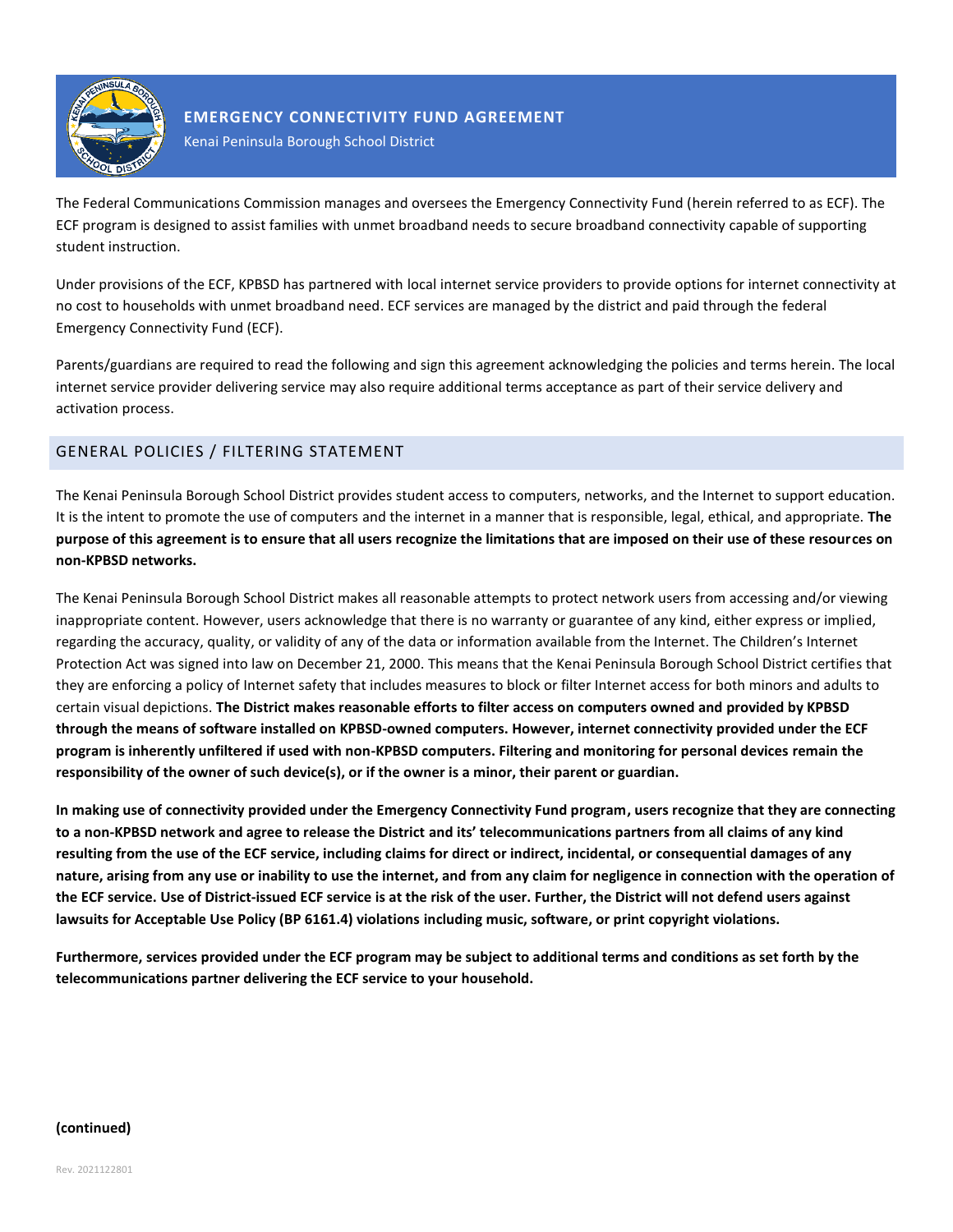## ECF QUALIFICATIONS

To qualify for the ECF program, KPBSD requires the following certifications. Read and initial each item below:

| Parent/Guardian<br>initials |                                                                                                                                                                                                                                                                                                                                                             |
|-----------------------------|-------------------------------------------------------------------------------------------------------------------------------------------------------------------------------------------------------------------------------------------------------------------------------------------------------------------------------------------------------------|
|                             | My household has attempted to fill our unmet broadband need through participation in the<br>Affordable Connectivity Program (ACP). The ACP provides greater service stability, as it is not<br>tied to school calendars. Find out more or apply at https://go.kpbsd.org/acp (Note: this<br>program was previously known as the Emergency Broadband Benefit) |
|                             | In the three-month period preceding this application, my household has not had internet access,<br>or the internet access we have does not meet the needs of supporting my child's instruction due<br>to monthly data transfer limits or similar imposed service limitations                                                                                |
|                             | I understand that the ECF program is based on the school year and active student enrollment.<br>Service provided under the ECF program terminates at the conclusion of the current school year<br>or upon unenrollment of all household students                                                                                                            |
|                             | I understand that service is provided by a telecommunications partner, and all<br>telecommunications equipment provided by these partners must be returned upon termination<br>of service. Any fees for unreturned or damaged equipment are the responsibility of the individual<br>signing this agreement                                                  |
|                             | I understand that services provided are delivered via a telecommunications partner's network<br>and infrastructure and may not be available in all areas                                                                                                                                                                                                    |
|                             | I understand that only one broadband service will be provided per household                                                                                                                                                                                                                                                                                 |

## ACKNOWLEDGEMENTS

Use of instructional material devices or service provided under the Emergency Connectivity Fund is provided under a best-effort arrangement. KPBSD reserves the right to modify or discontinue this program at any time. Violation(s) of the District's Acceptable Use Policy may result in service termination. Non-compliance with ECF program rules may result in service termination.

Read and initial each item below:

| Parent/Guardian<br>initials |                                                                                                                                                                                                                                                                                                                                                                                                                                                                                                                                                    |
|-----------------------------|----------------------------------------------------------------------------------------------------------------------------------------------------------------------------------------------------------------------------------------------------------------------------------------------------------------------------------------------------------------------------------------------------------------------------------------------------------------------------------------------------------------------------------------------------|
|                             | I have read, understand, and acknowledged the ECF program qualifications above                                                                                                                                                                                                                                                                                                                                                                                                                                                                     |
|                             | I understand the ECF program is a federal program and service is subject to rules established by<br>the Federal Communication Commission. Furthermore, I understand KPBSD may cancel,<br>revoke, or adjust this program as necessary based on funding availability                                                                                                                                                                                                                                                                                 |
|                             | I acknowledge that service established under the ECF program provide my household internet<br>connectivity through broadband services provided by a telecommunications provider (e.g.,<br>internet service provider). Furthermore, I understand that the telecommunications provider<br>providing such service may require acceptance of additional terms and conditions                                                                                                                                                                           |
|                             | I acknowledge and understand the service delivery under the ECF program may require a<br>telecommunications provider (internet service provider) to install customer-premise<br>equipment, including, but not limited to, antennas, routers, cabling, or other equipment<br>necessary to effectuate service. The provider will work with the homeowner as necessary to<br>schedule installation. Standard installation charges are covered by the ECF program. Special<br>installation requests beyond standard service delivery are not permitted |